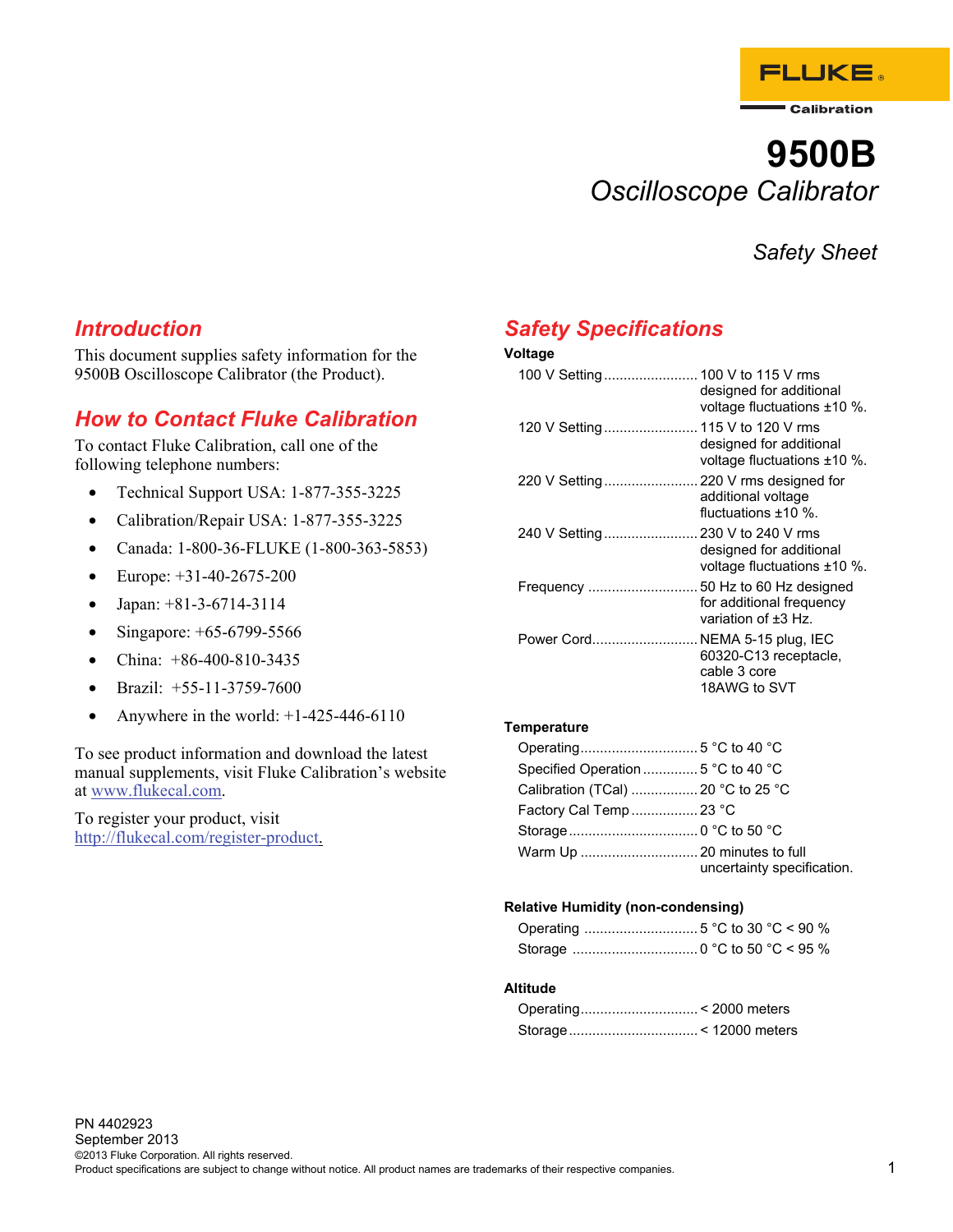# *Safety Information*

A **Warning** identifies conditions and procedures that are dangerous to the user.

### **Warning**

**To prevent possible electrical shock, fire, or personal injury:** 

- **Read all safety information before you use the Product.**
- **Carefully read all instructions.**
- **Use the Product only as specified, or the protection supplied by the Product can be compromised.**
- **Use extreme caution when the Product is in use. The Product can supply a lethal electric shock.**
- **Do not use the Product if it operates incorrectly.**
- **Examine the Product before use. Do not use the Product if it shows signs of damage. Carefully examine the insulation around the connectors.**
- **Do not use the Product around explosive gas, vapor, or in damp or wet environments.**
- **Do not use and disable the Product if it is damaged.**
- **Do not touch voltages >30 V ac rms, 42 V ac peak, or 60 V dc.**
- **Use this Product indoors only.**
- **Use only the mains power cord and connector approved for the voltage and plug configuration in your country and rated for the Product.**
- **Do not apply hazardous voltages to any connector other than the mains supply to the mains input.**

Table 1 shows the symbols used in the manuals and on the Product.

**Table 1. Symbols** 

| Symbol                   | <b>Description</b>                                                                                                                                                                                                                                                                                                                                                                                                                                                                                                               |  |
|--------------------------|----------------------------------------------------------------------------------------------------------------------------------------------------------------------------------------------------------------------------------------------------------------------------------------------------------------------------------------------------------------------------------------------------------------------------------------------------------------------------------------------------------------------------------|--|
|                          | Risk of danger. Important information. See<br>manual                                                                                                                                                                                                                                                                                                                                                                                                                                                                             |  |
| $\bigwedge$              | Hazardous voltage. Voltage >30 V dc or ac peak<br>might be present.                                                                                                                                                                                                                                                                                                                                                                                                                                                              |  |
|                          | AC (Alternating Current).                                                                                                                                                                                                                                                                                                                                                                                                                                                                                                        |  |
| $\left(\right)$          | Power ON / OFF                                                                                                                                                                                                                                                                                                                                                                                                                                                                                                                   |  |
| Functional Earth ground. |                                                                                                                                                                                                                                                                                                                                                                                                                                                                                                                                  |  |
|                          | This product complies with the WEEE Directive<br>(2002/96/EC) marking requirements. The affixed<br>label indicates that you must not discard this<br>electrical/electronic product in domestic<br>household waste. Product Category: With<br>reference to the equipment types in the WEEE<br>Directive Annex I, this product is classed as<br>category 9 "Monitoring and Control<br>Instrumentation" product. Do not dispose of this<br>product as unsorted municipal waste. Go to<br>Fluke's website for recycling information. |  |
|                          | Recycle.                                                                                                                                                                                                                                                                                                                                                                                                                                                                                                                         |  |
| $\epsilon$               | Product conforms with the requirements of the<br>applicable EC directives.                                                                                                                                                                                                                                                                                                                                                                                                                                                       |  |
| <b>Intertek</b>          | Intertek ETL listed mark for CSA C22.2 61010-1,<br>and UL 61010-1.                                                                                                                                                                                                                                                                                                                                                                                                                                                               |  |

.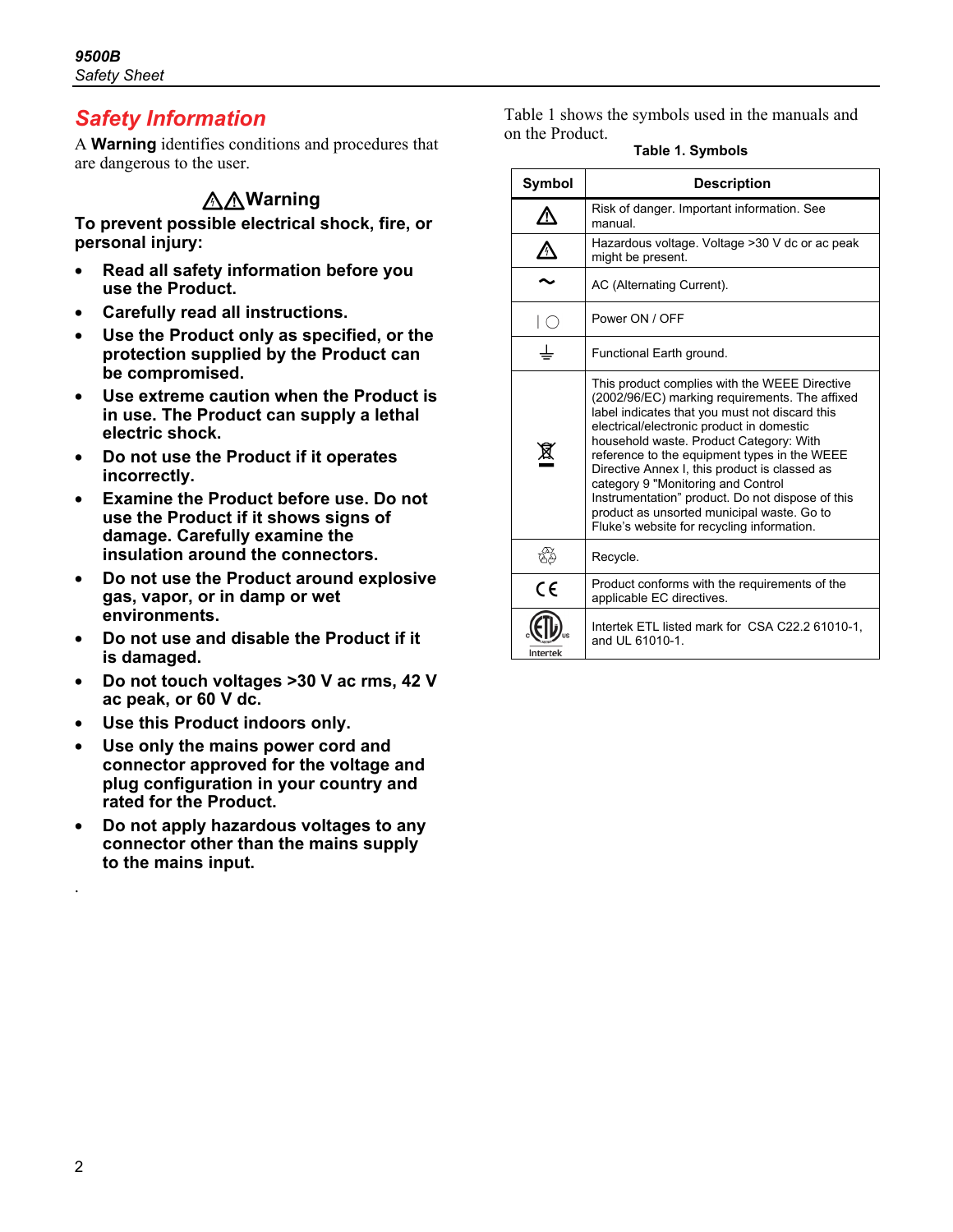- **Make sure the ground conductor in the mains power cord is connected to a protective earth ground. Disruption of the protective earth could put voltage on the chassis that could cause death.**
- **Replace the mains power cord if the insulation is damaged or if the insulation shows signs of wear.**
- **If the mains power cord is to be the accessible disconnect device, the mains power cord must not be longer than 3 meters (118.1 inches).**
- **Do not remove the cover until the test leads are removed.**
- **Turn the Product off and remove the mains power cord. Stop for two minutes to let the power assemblies discharge before you open the fuse door.**
- **Do not operate the Product with covers removed or the case open. Hazardous voltage exposure is possible.**
- **Disconnect the mains power cord before you remove the Product covers.**
- **Remove the input signals before you clean the Product.**
- **Use only specified replacement parts.**
- **Use only specified replacement fuses.**
- **The mains power service must be a protected branch circuit, and if the mains power cord is internally fused, a 10 A fuse must be fitted in the mains power cord plug.**
- **Have an approved technician repair the Product.**
- **Do not use test leads if they are damaged.**
- **Remove signal connections before the protective ground connection is removed. For example, the mains power cord must be connected when the signal leads are connected.**
- **Do not connect or disconnect signal leads while they are connected to a hazardous voltage or current source.**
- **Limit operation to the specified measurement category, voltage, or amperage ratings.**
- **Complete safety tests after a part replacement to make sure the Product is safe.**
- **To prevent the public transmission of an unintentional RF signal, never connect the Product output to an antenna outside a shielded room.**